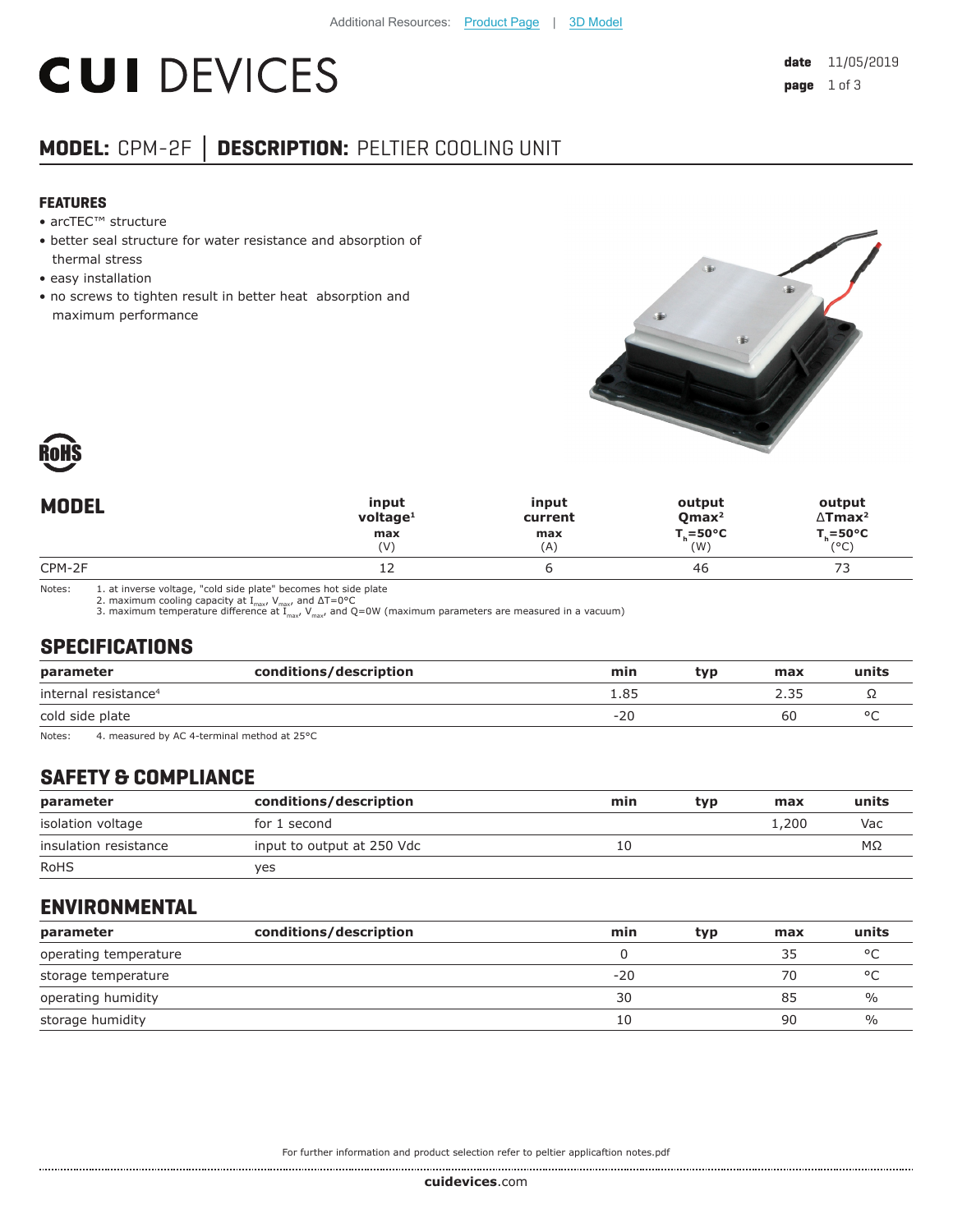# **CPM-2F PERFORMANCE (Th=50°C)**



# **MECHANICAL**

| parameter             | conditions/description | min | tvp | max | units |
|-----------------------|------------------------|-----|-----|-----|-------|
| weight                |                        |     | 200 |     |       |
| cooling medium        | aluminum               |     |     |     |       |
| heat radiation medium | aluminum               |     |     |     |       |

# **MECHANICAL DRAWING**